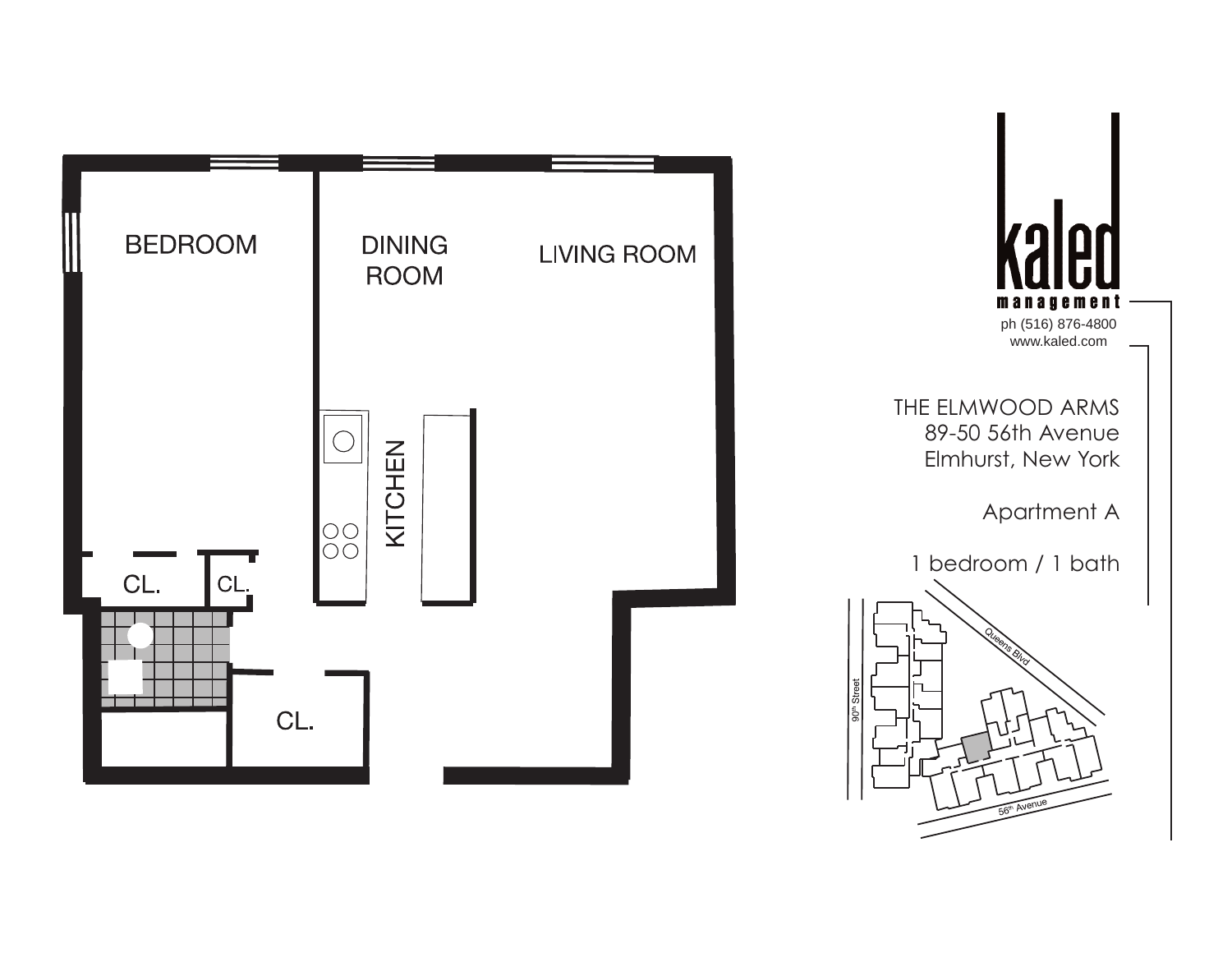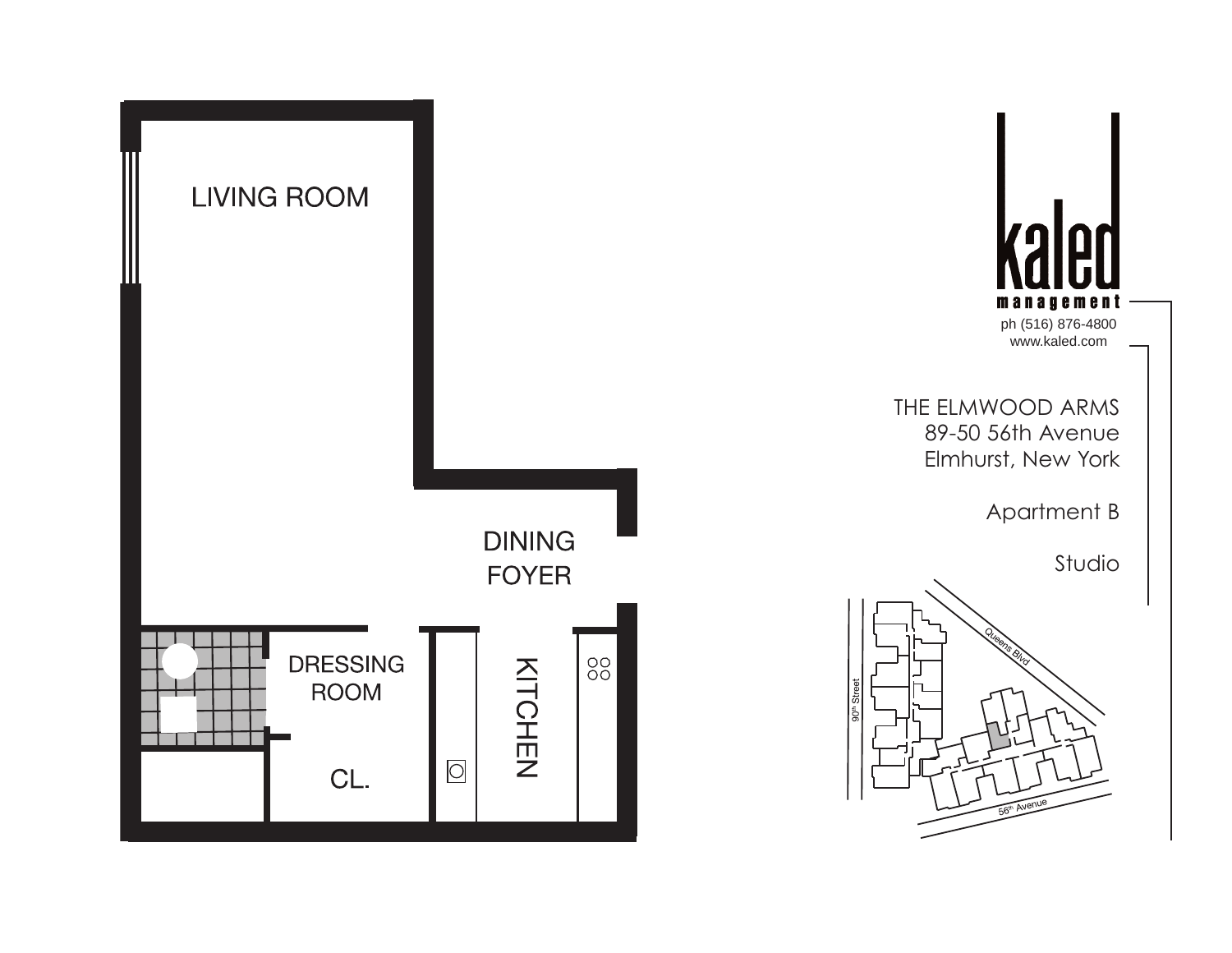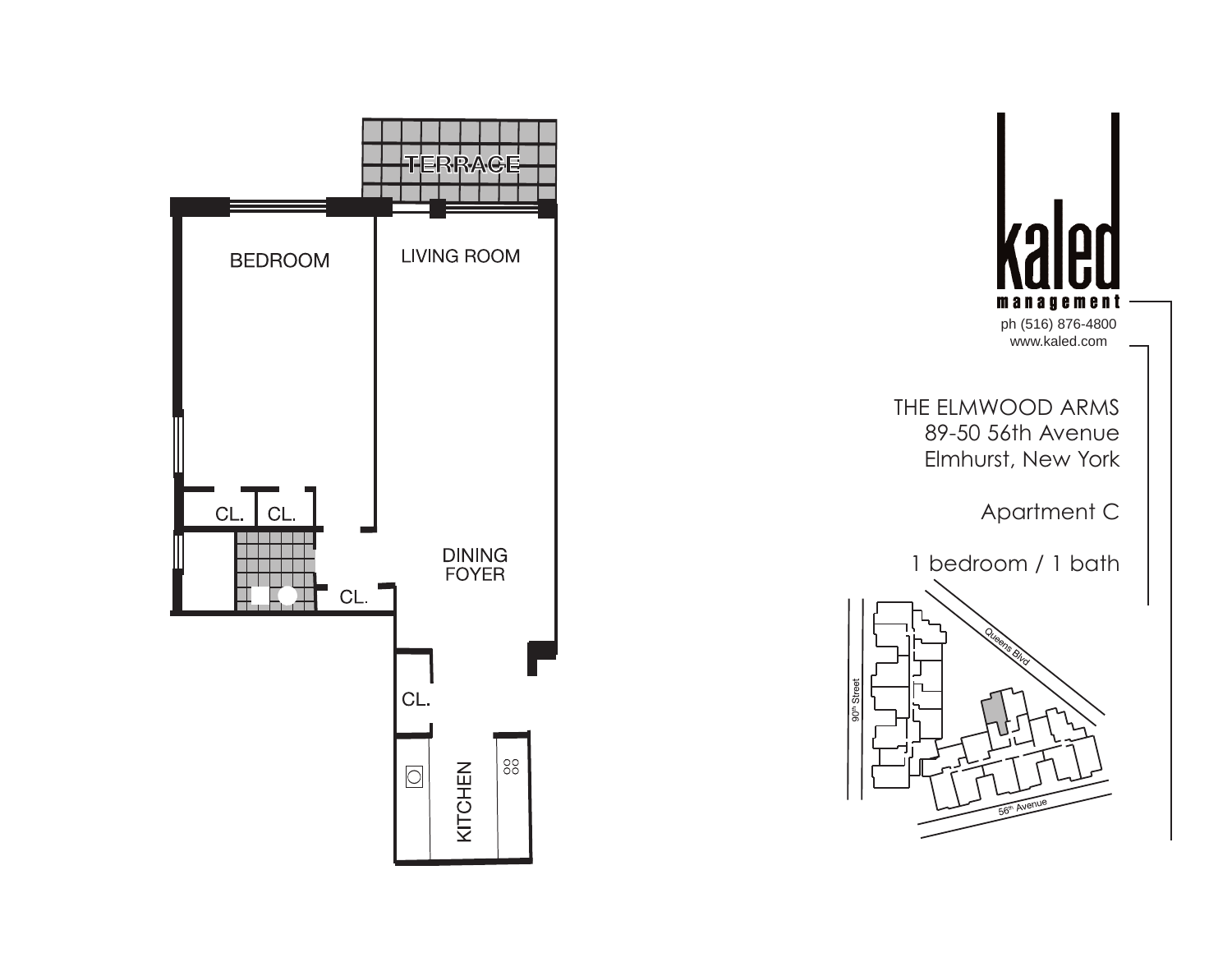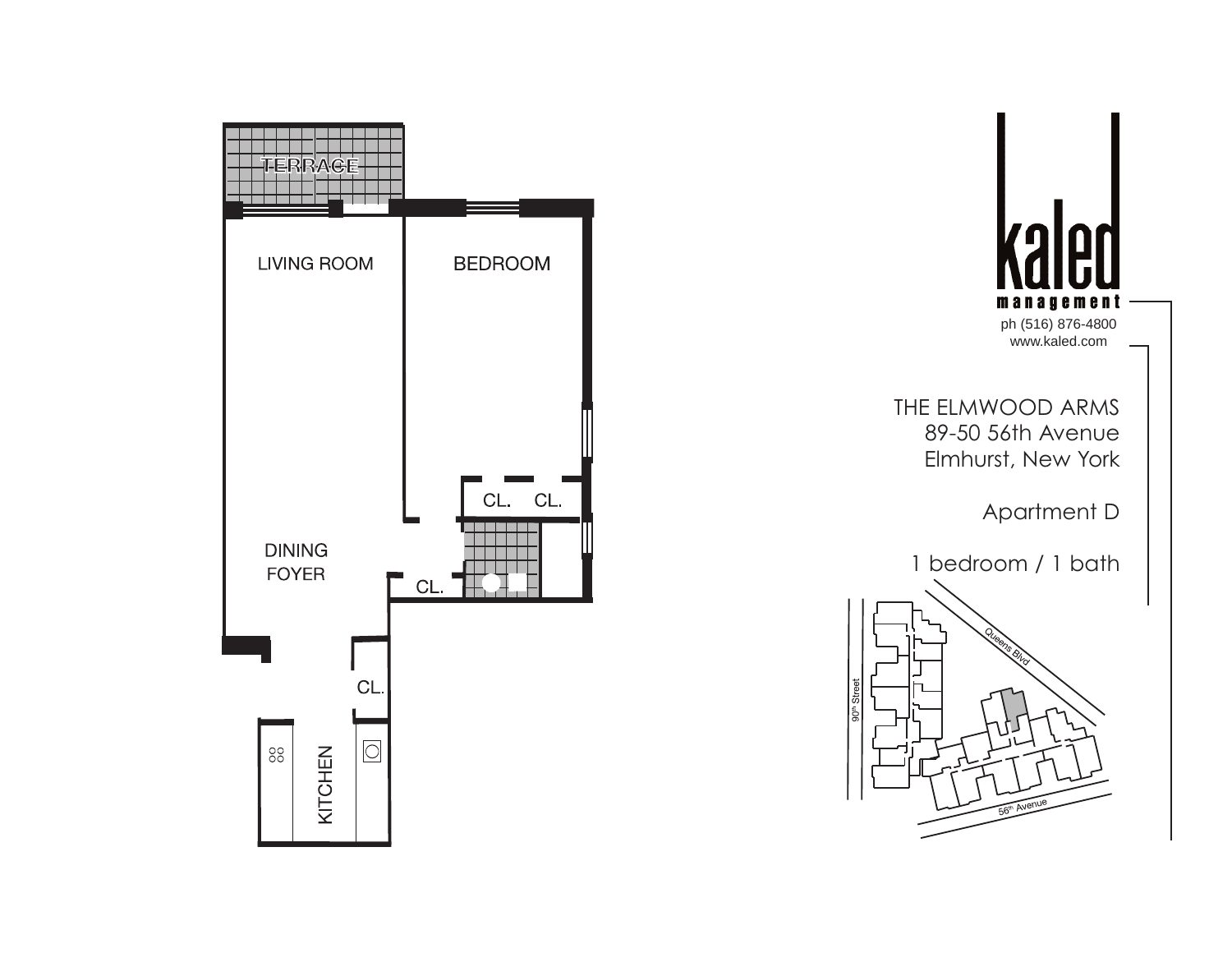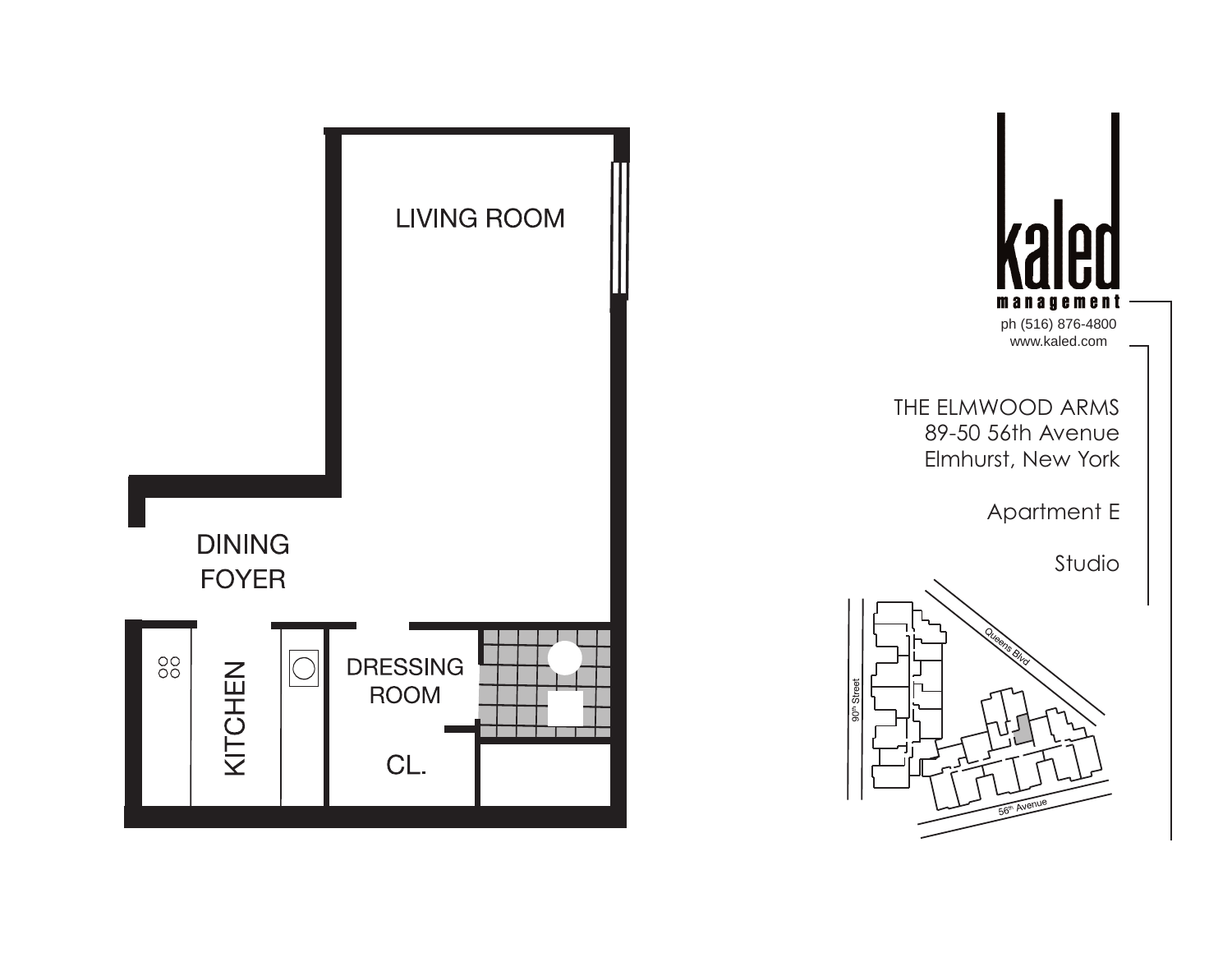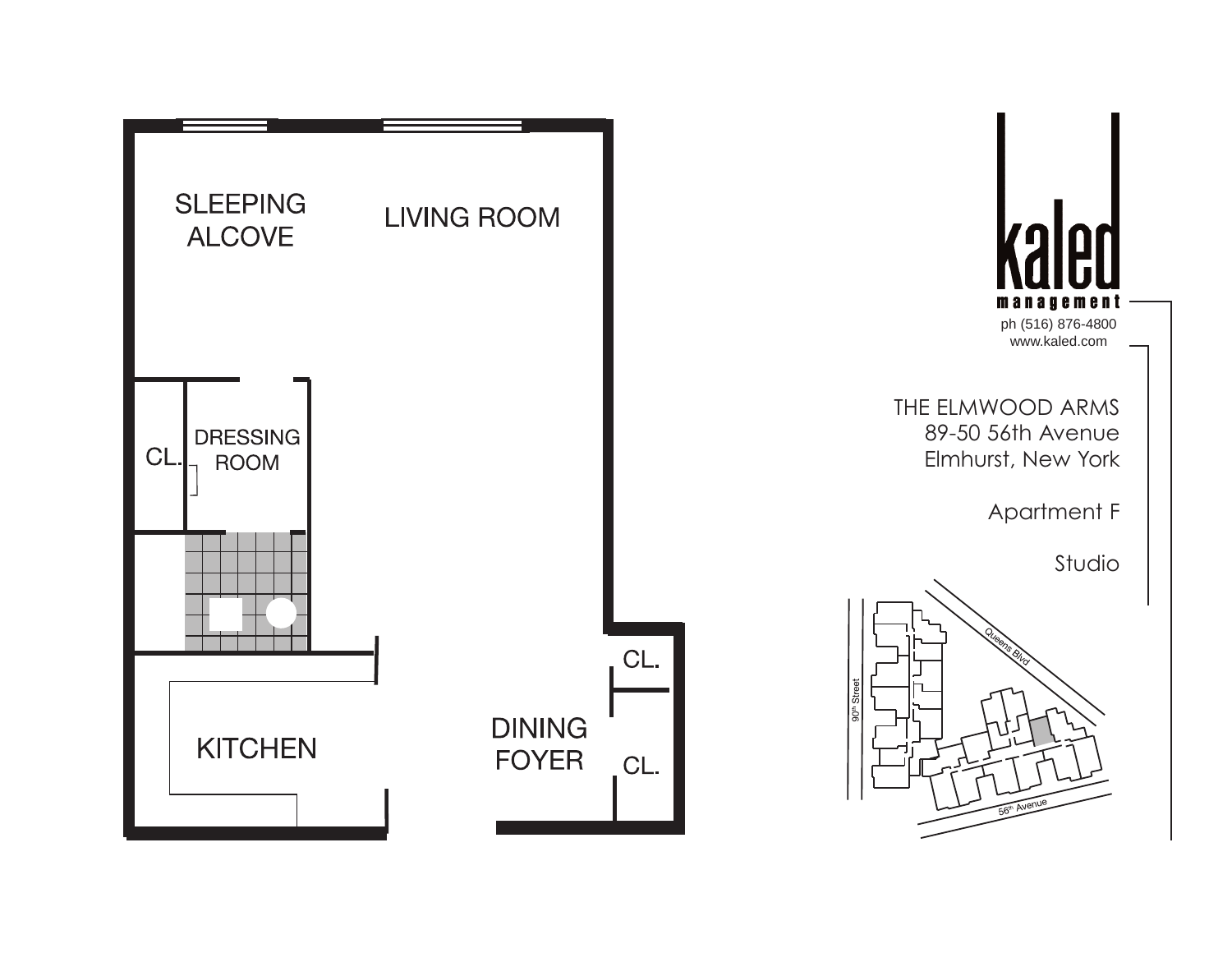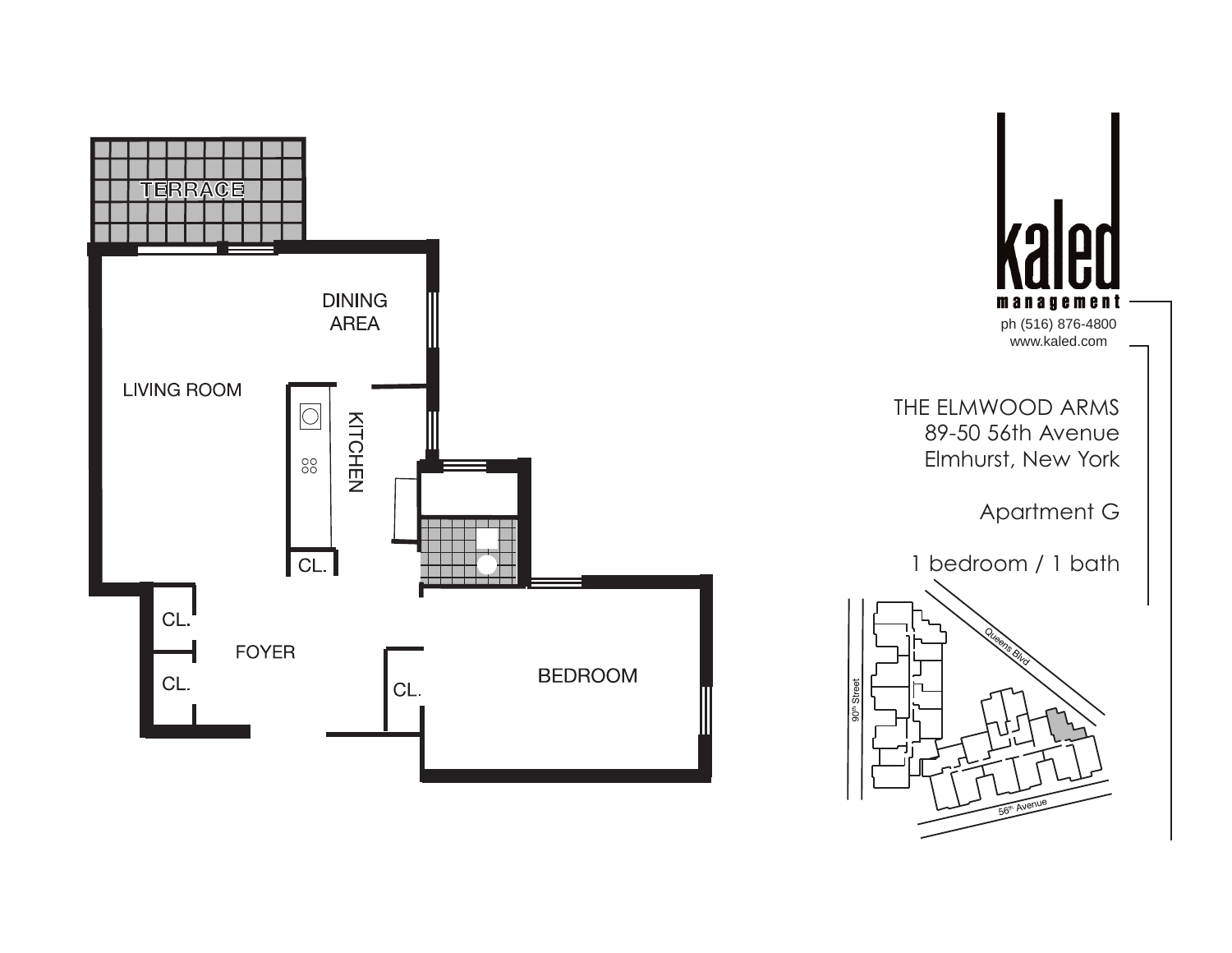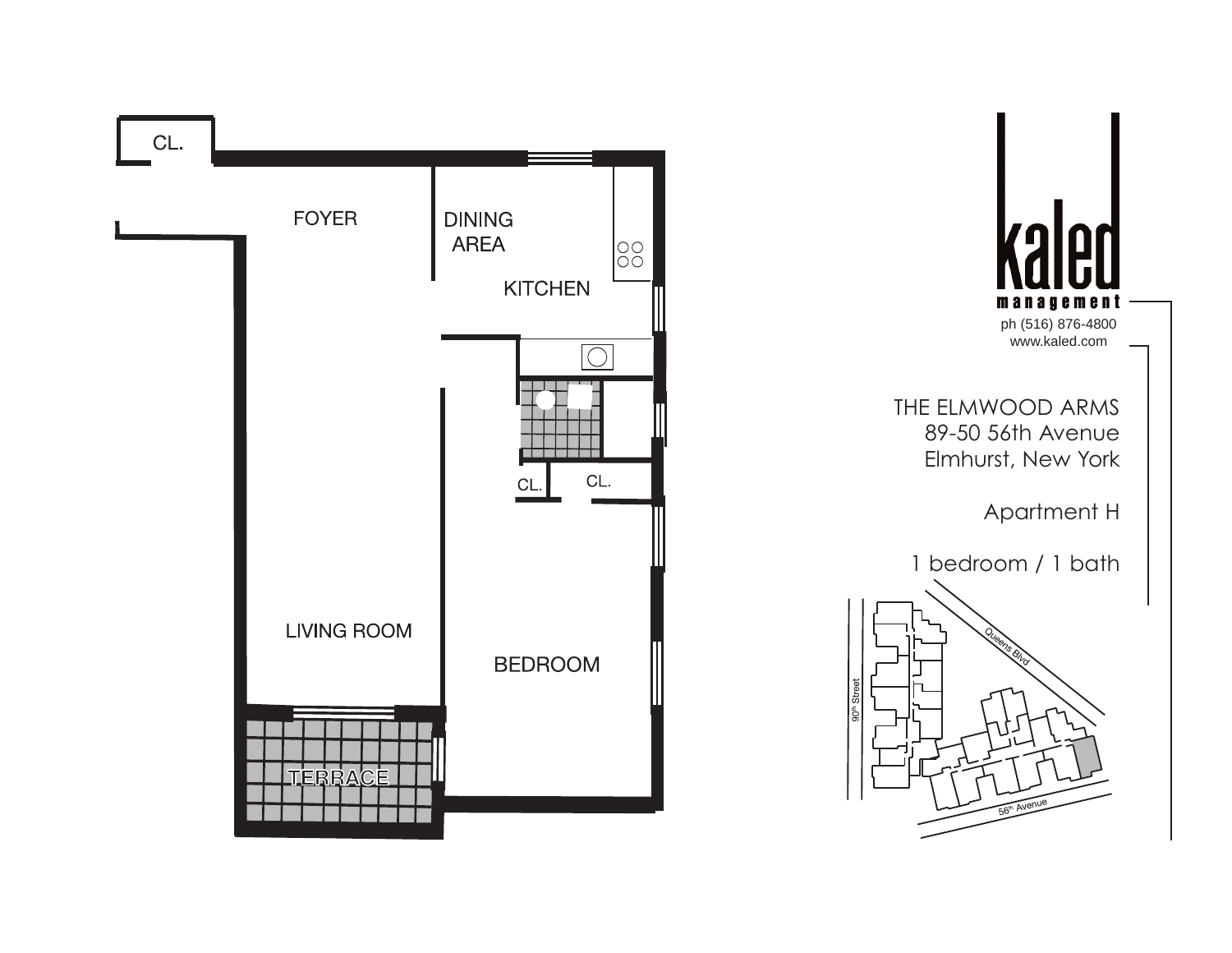

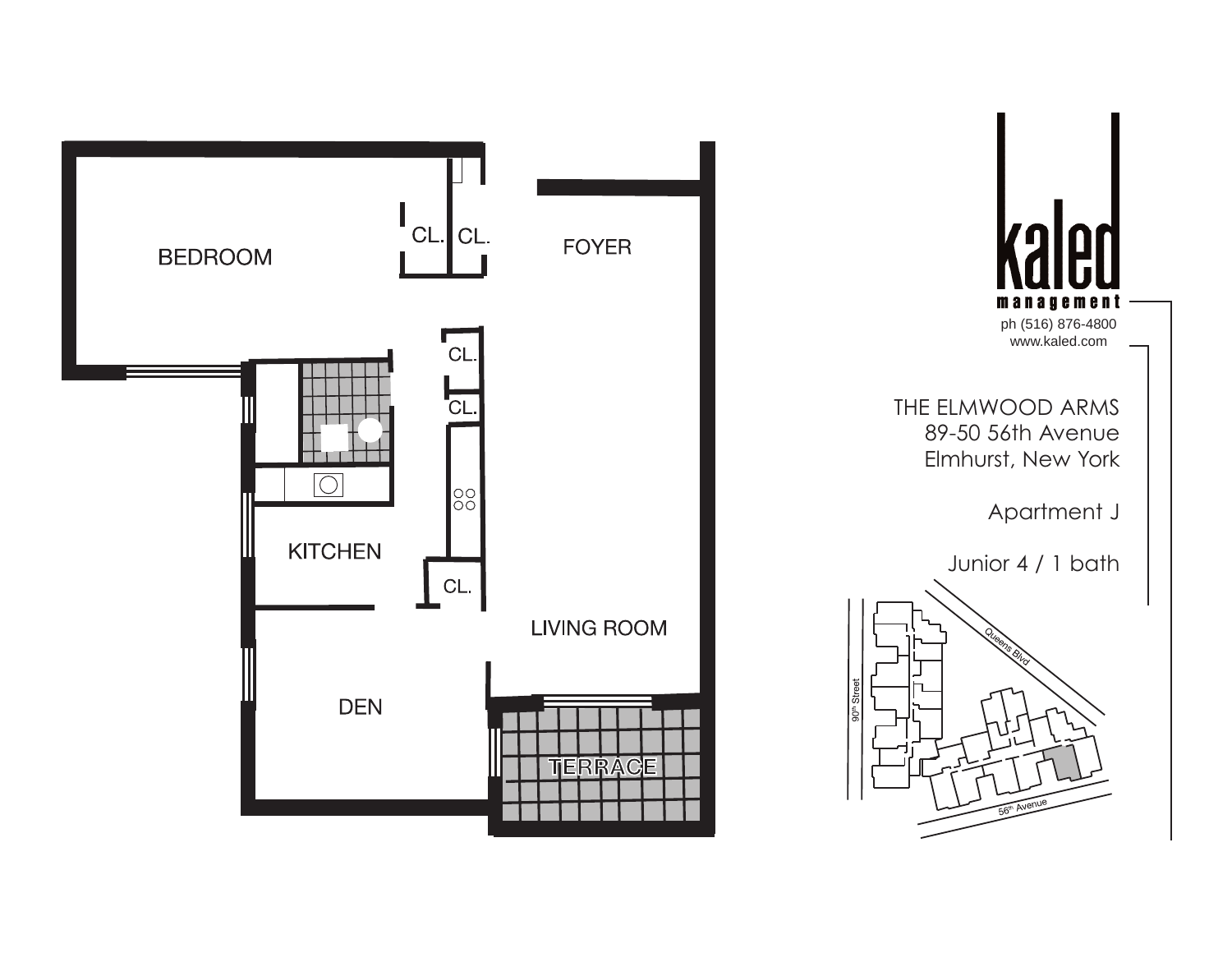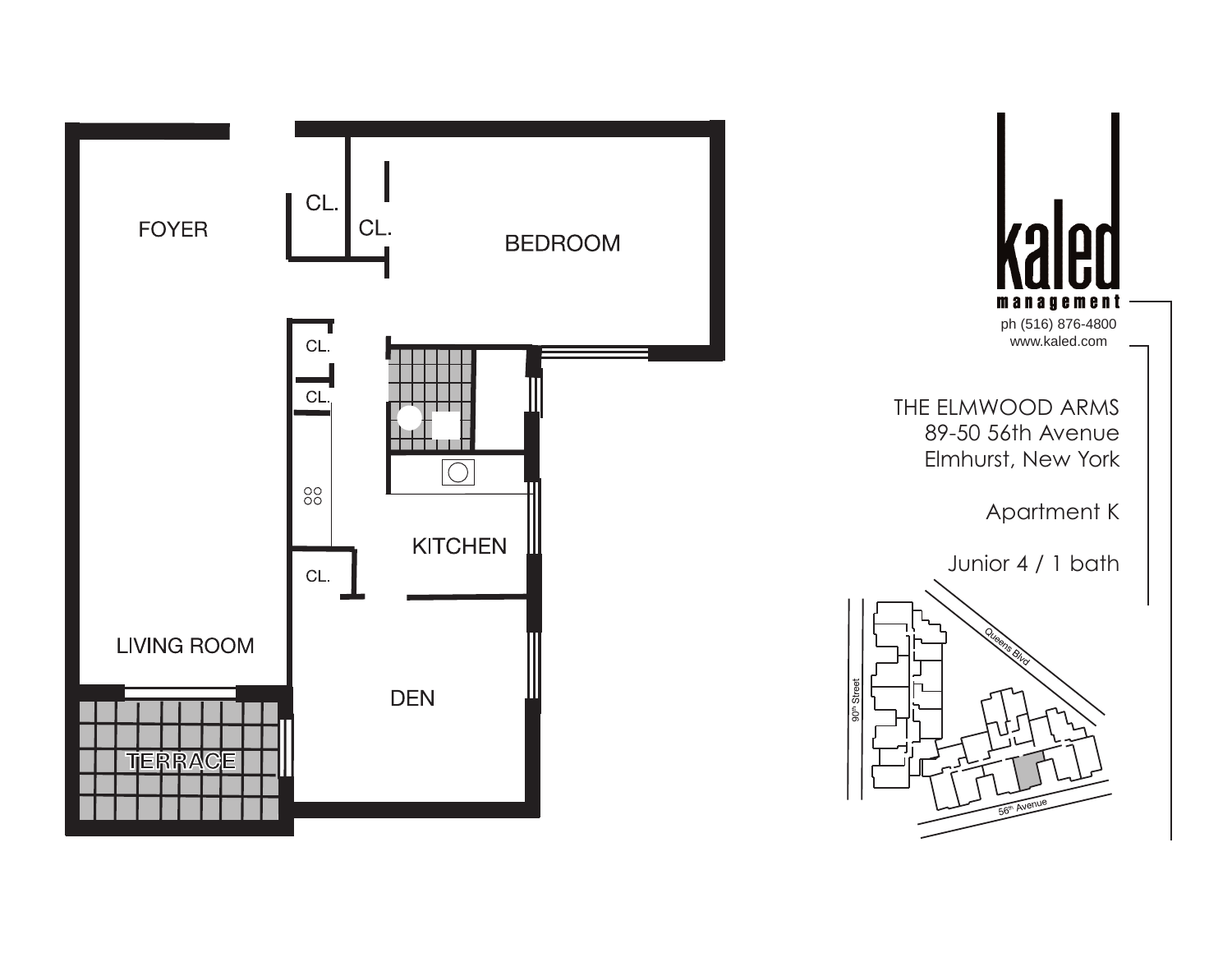

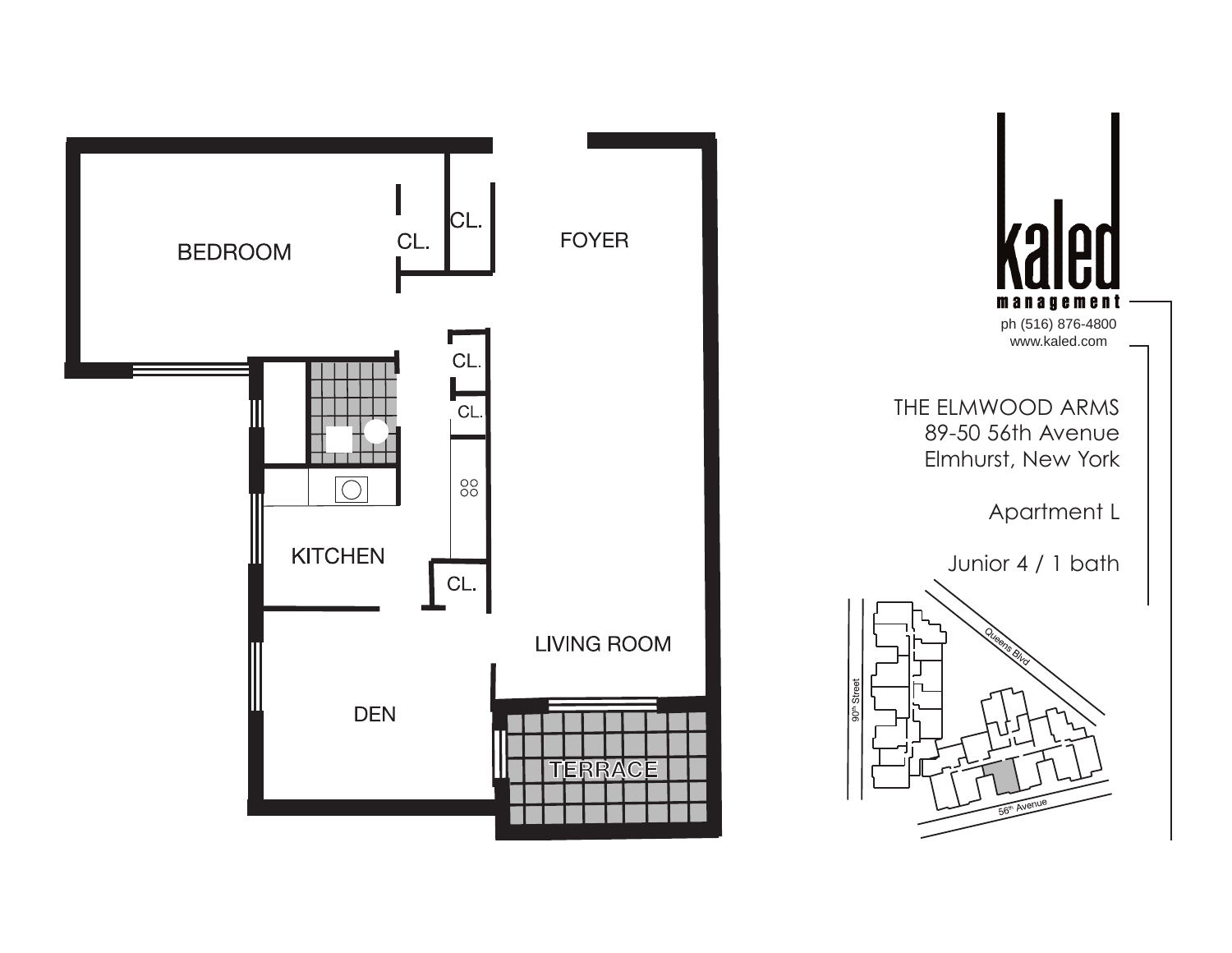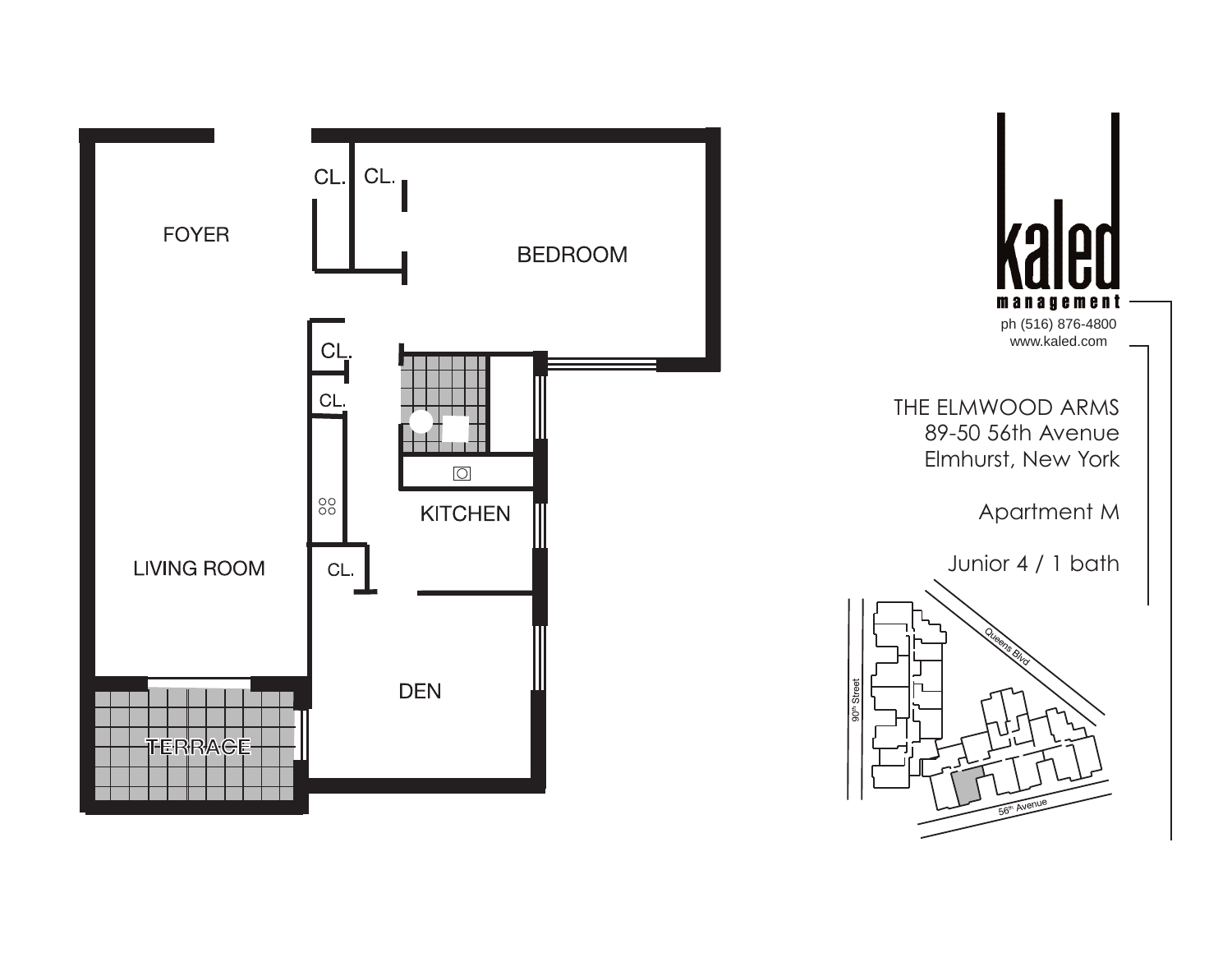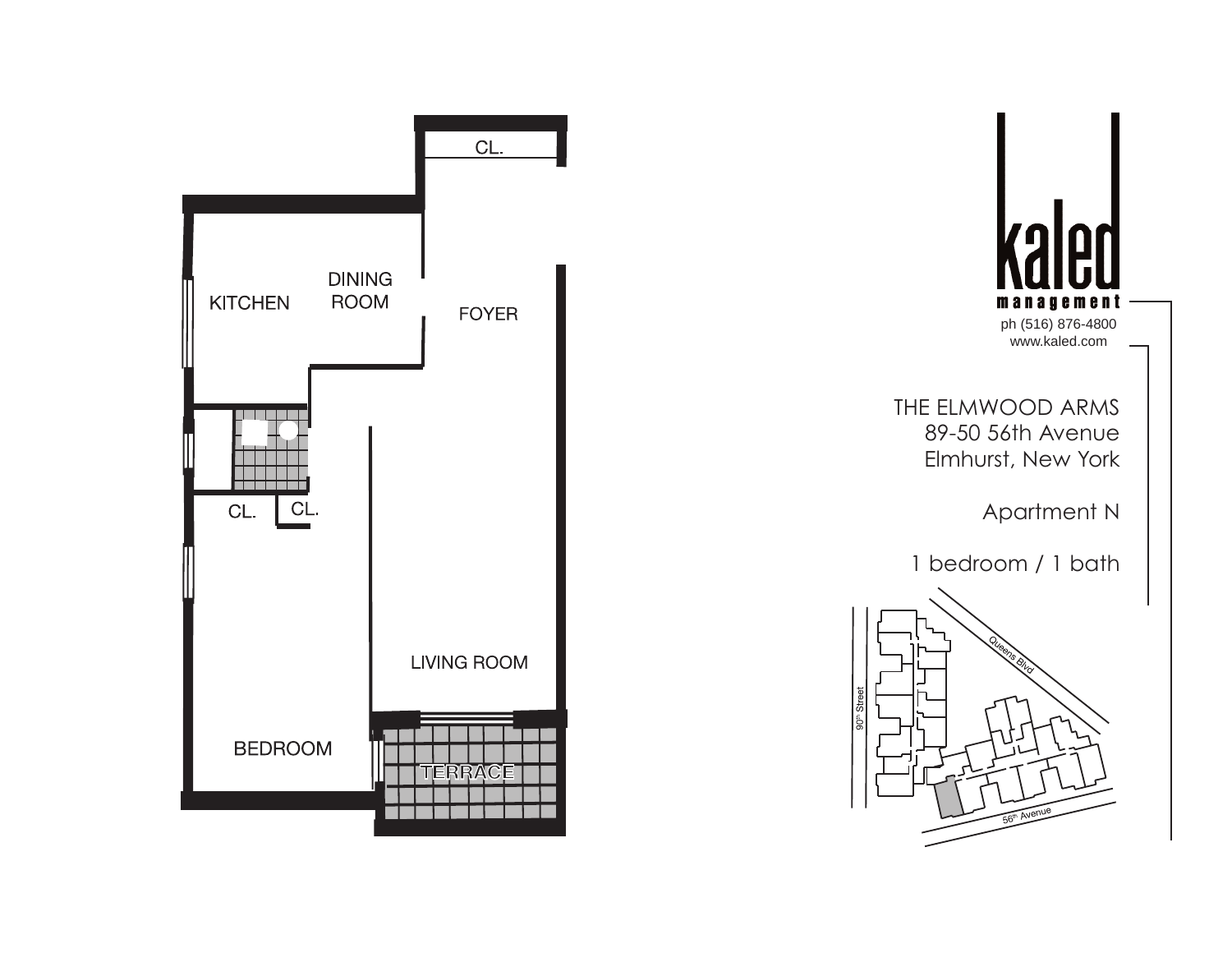

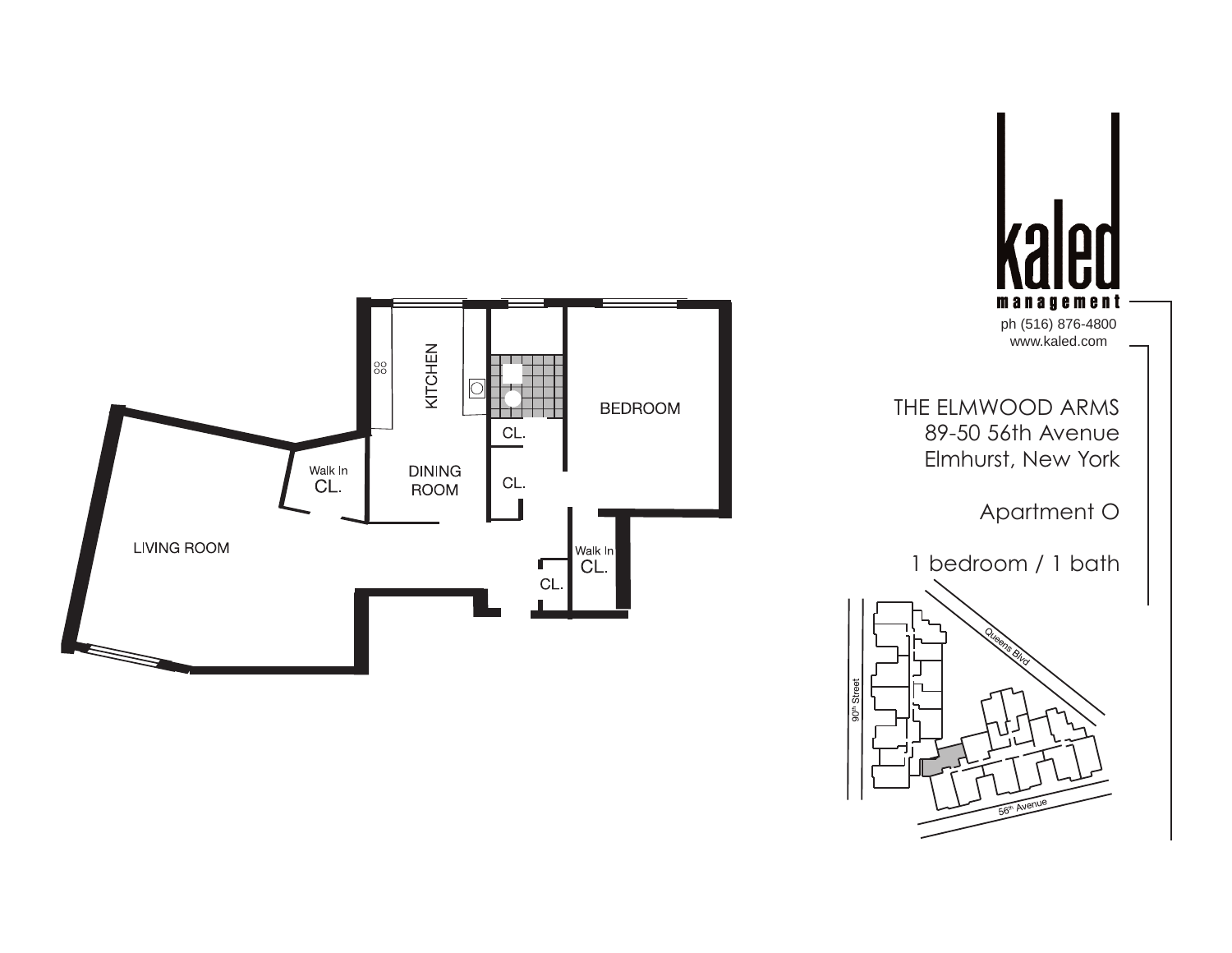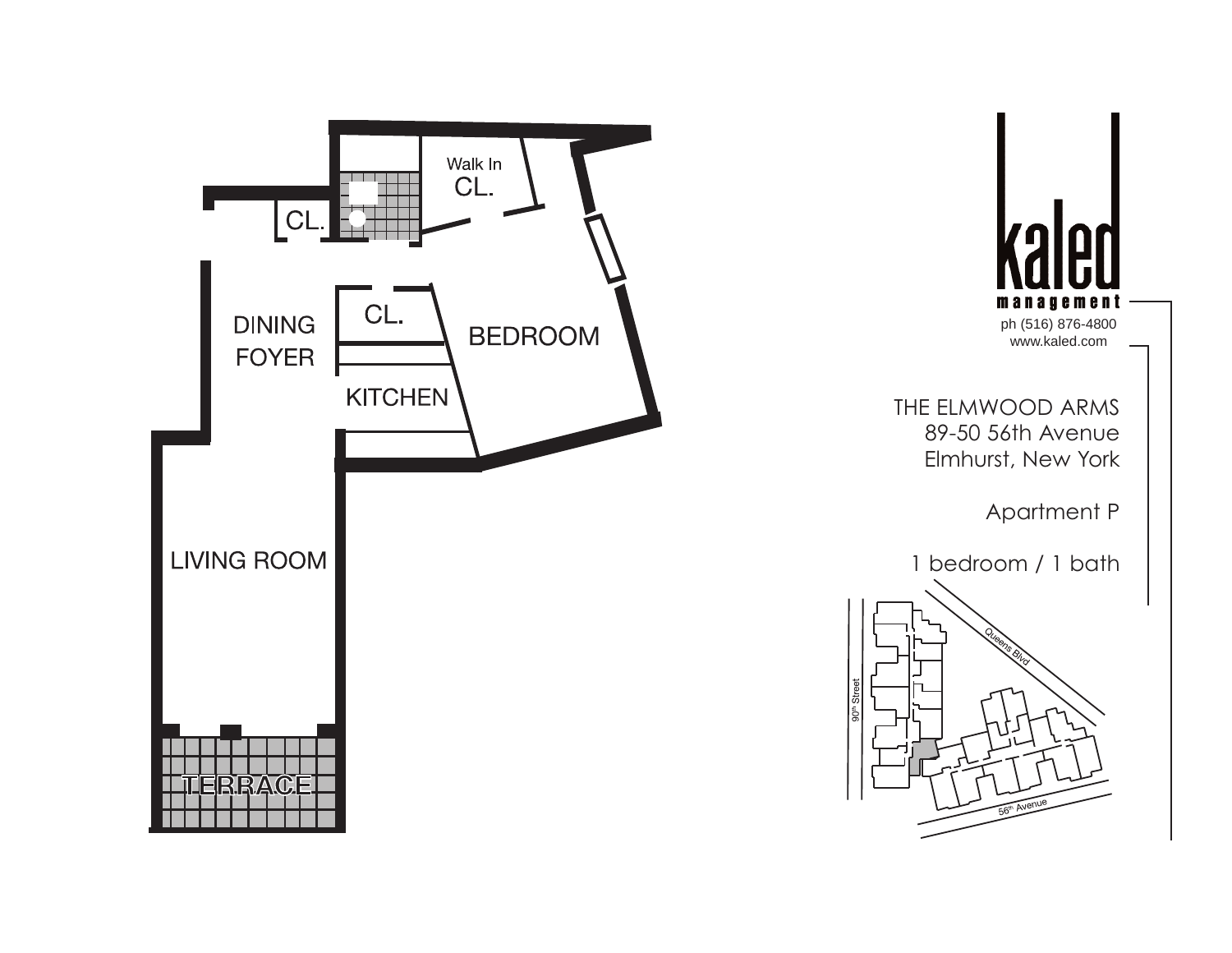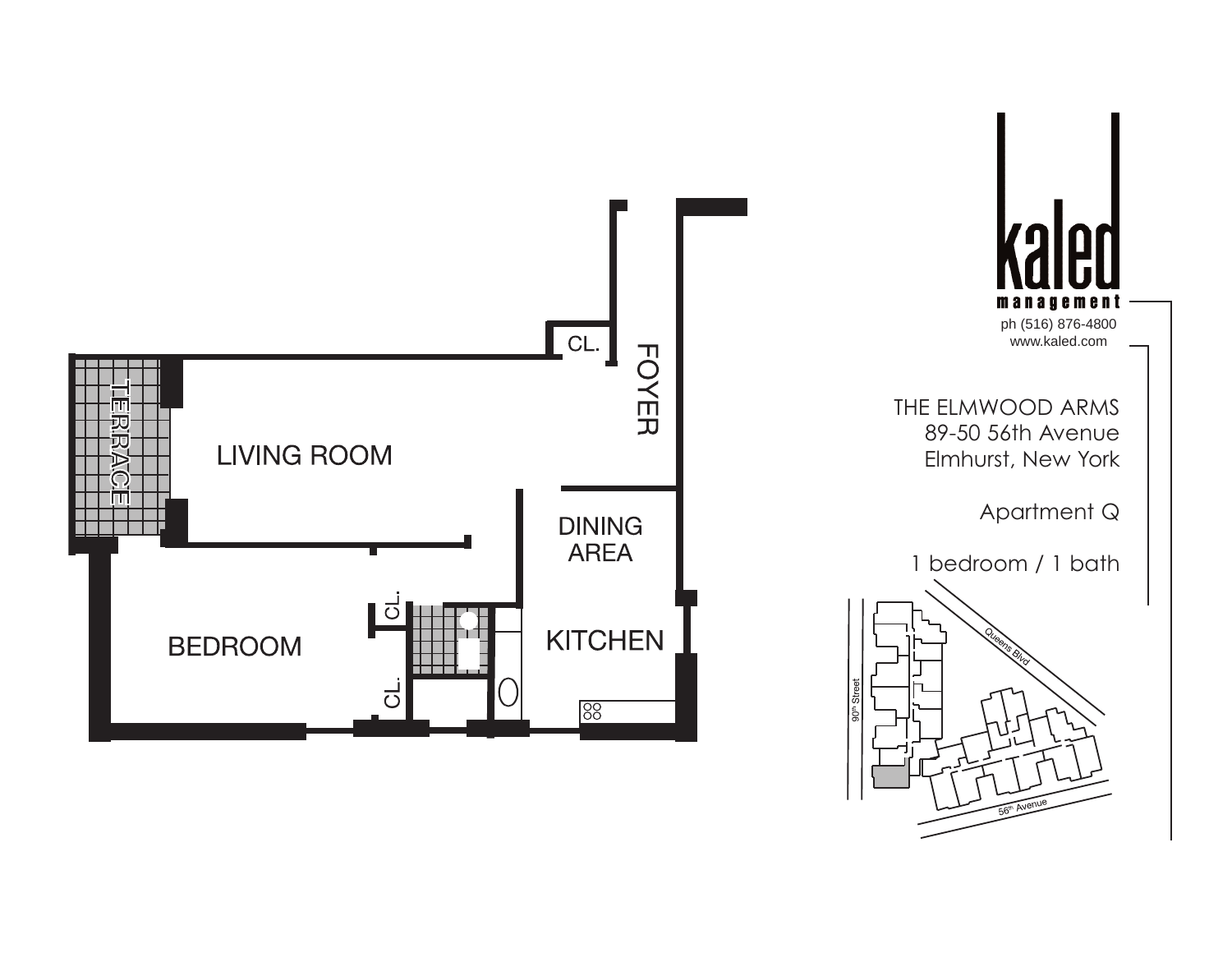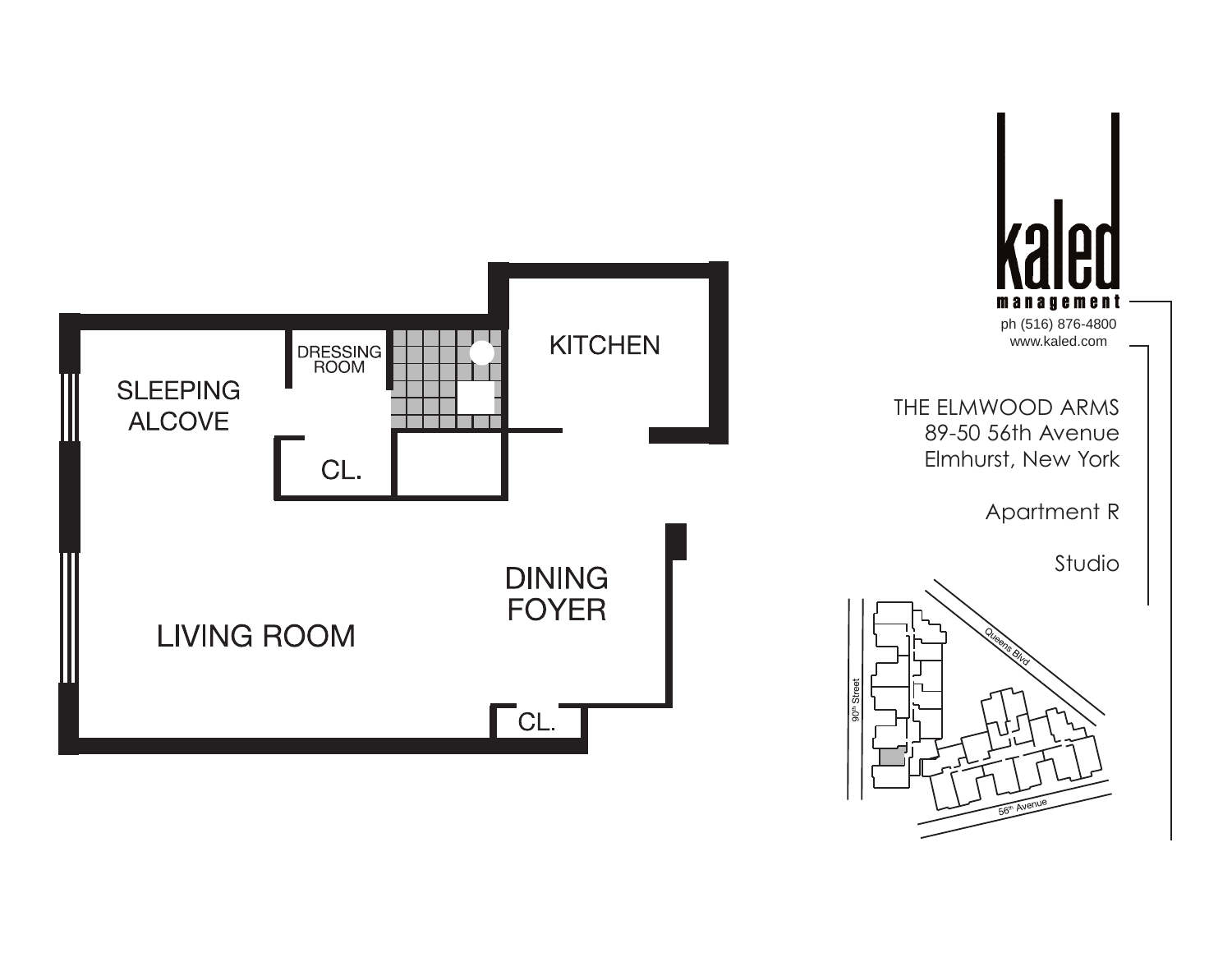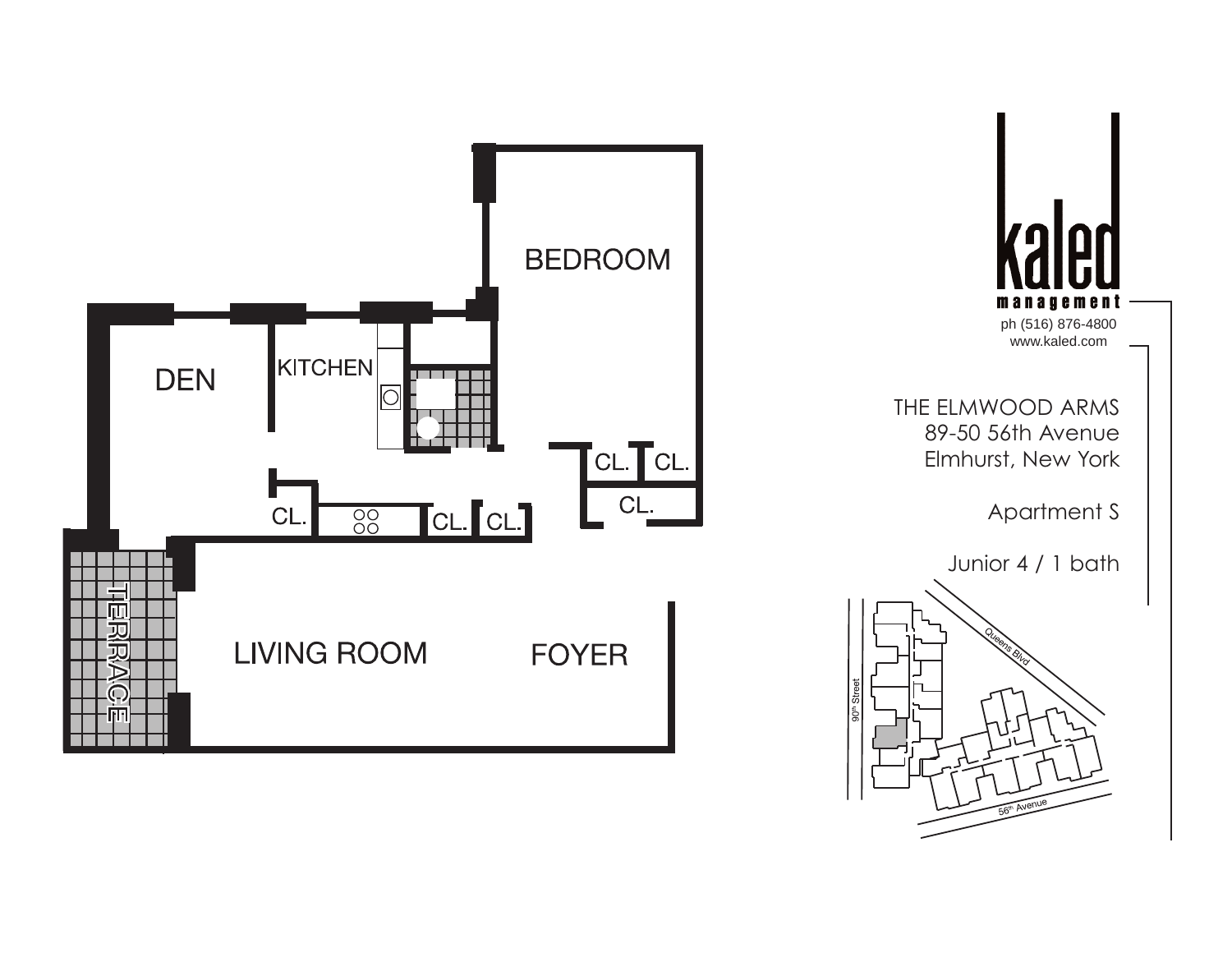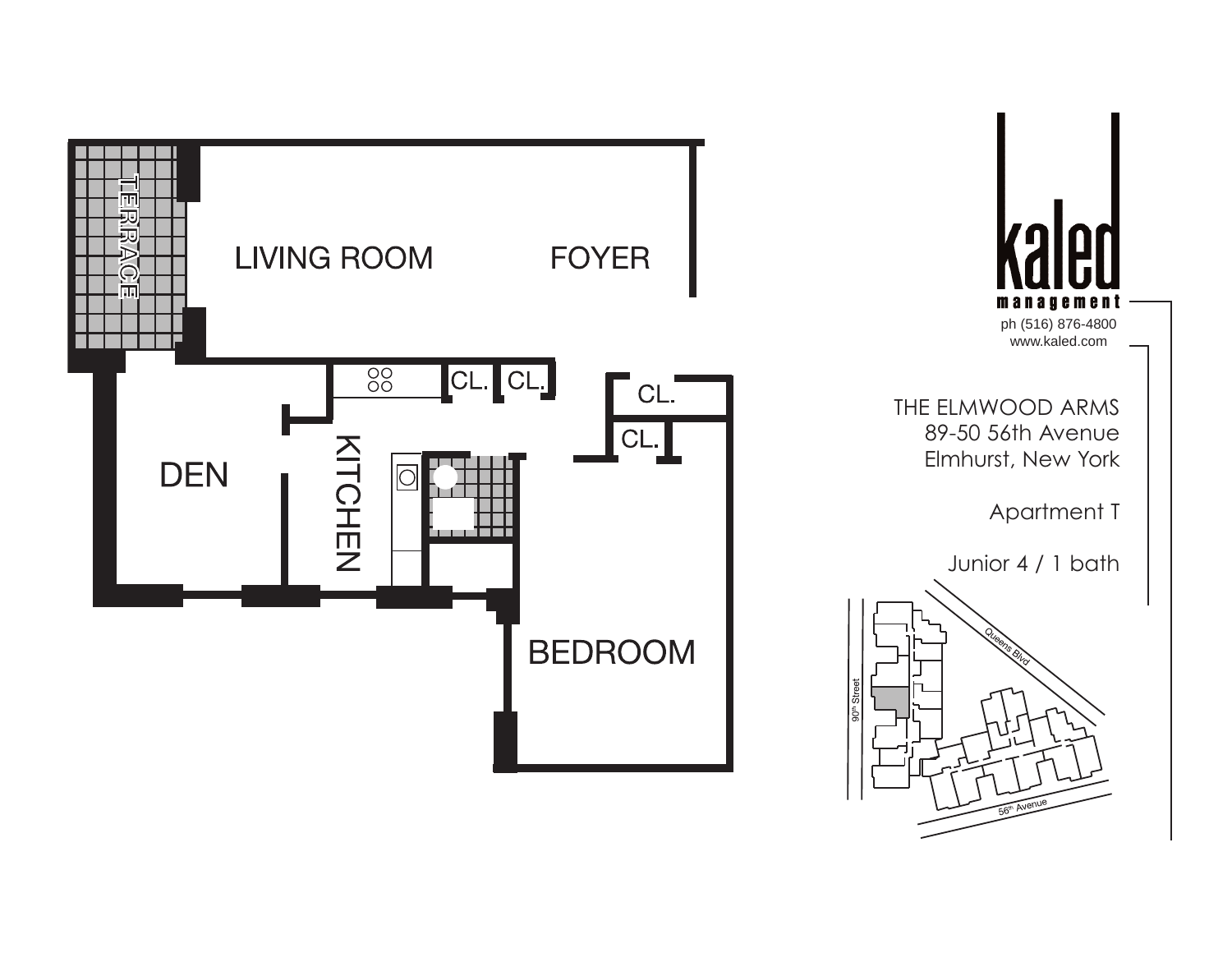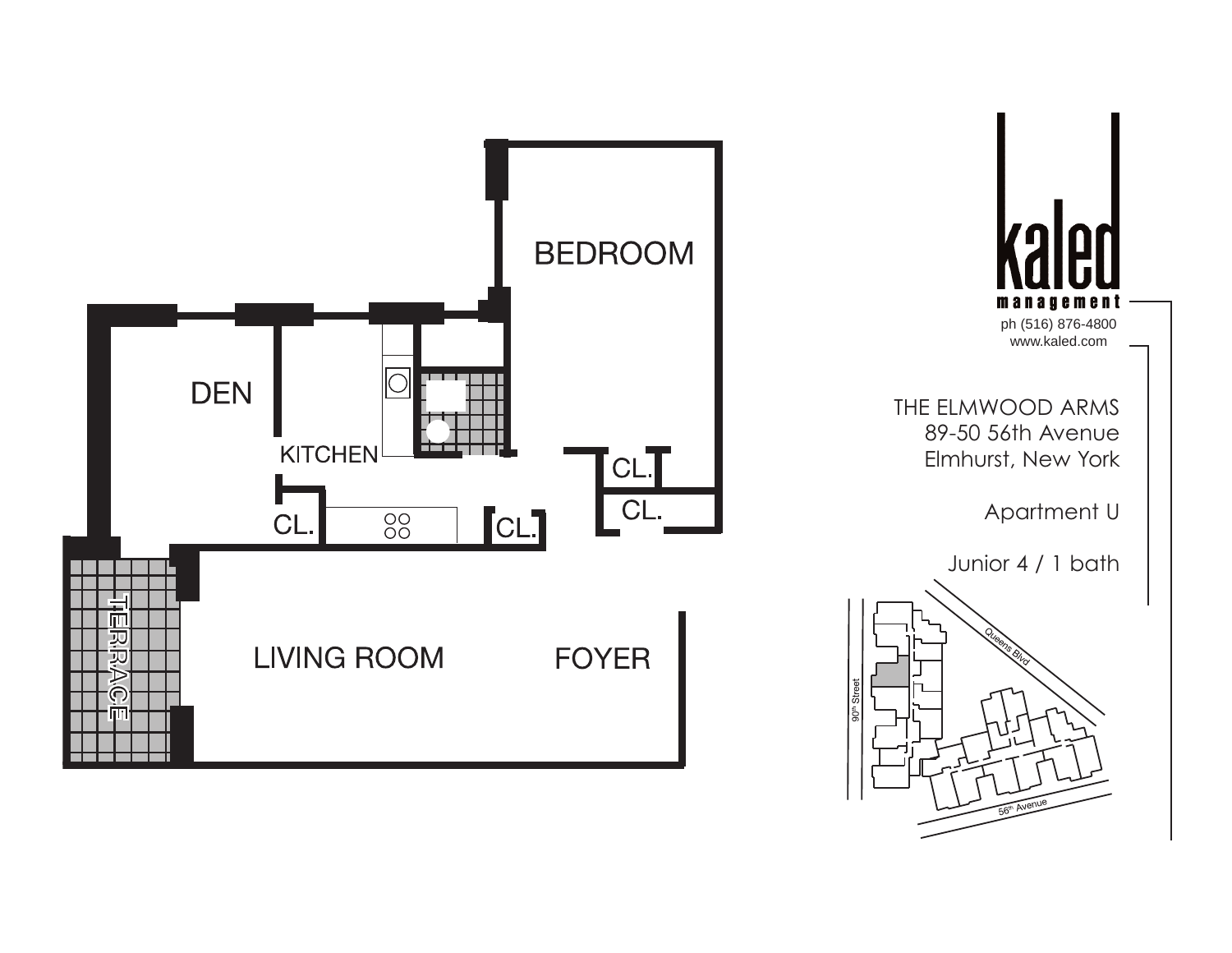![](_page_20_Figure_0.jpeg)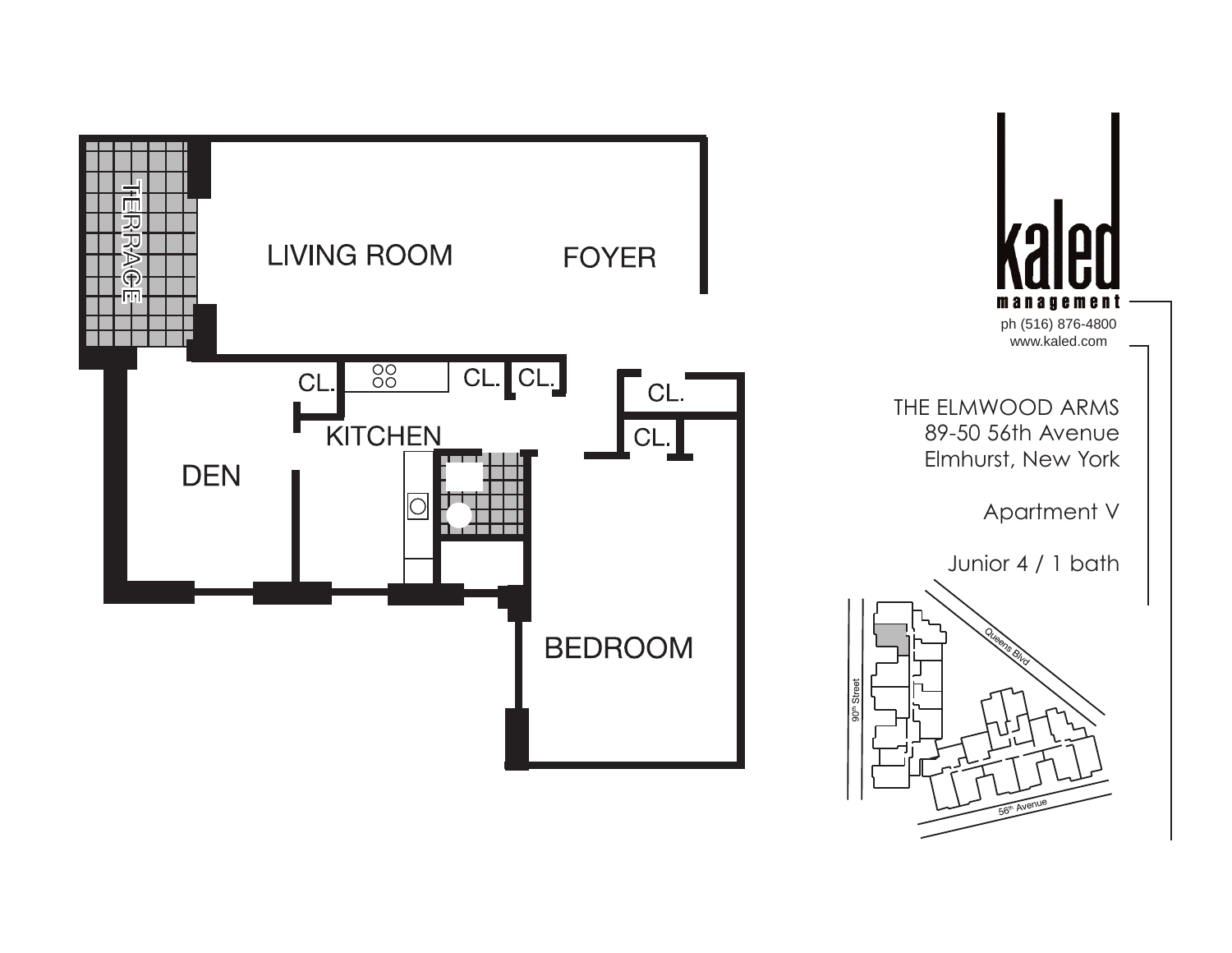![](_page_21_Figure_0.jpeg)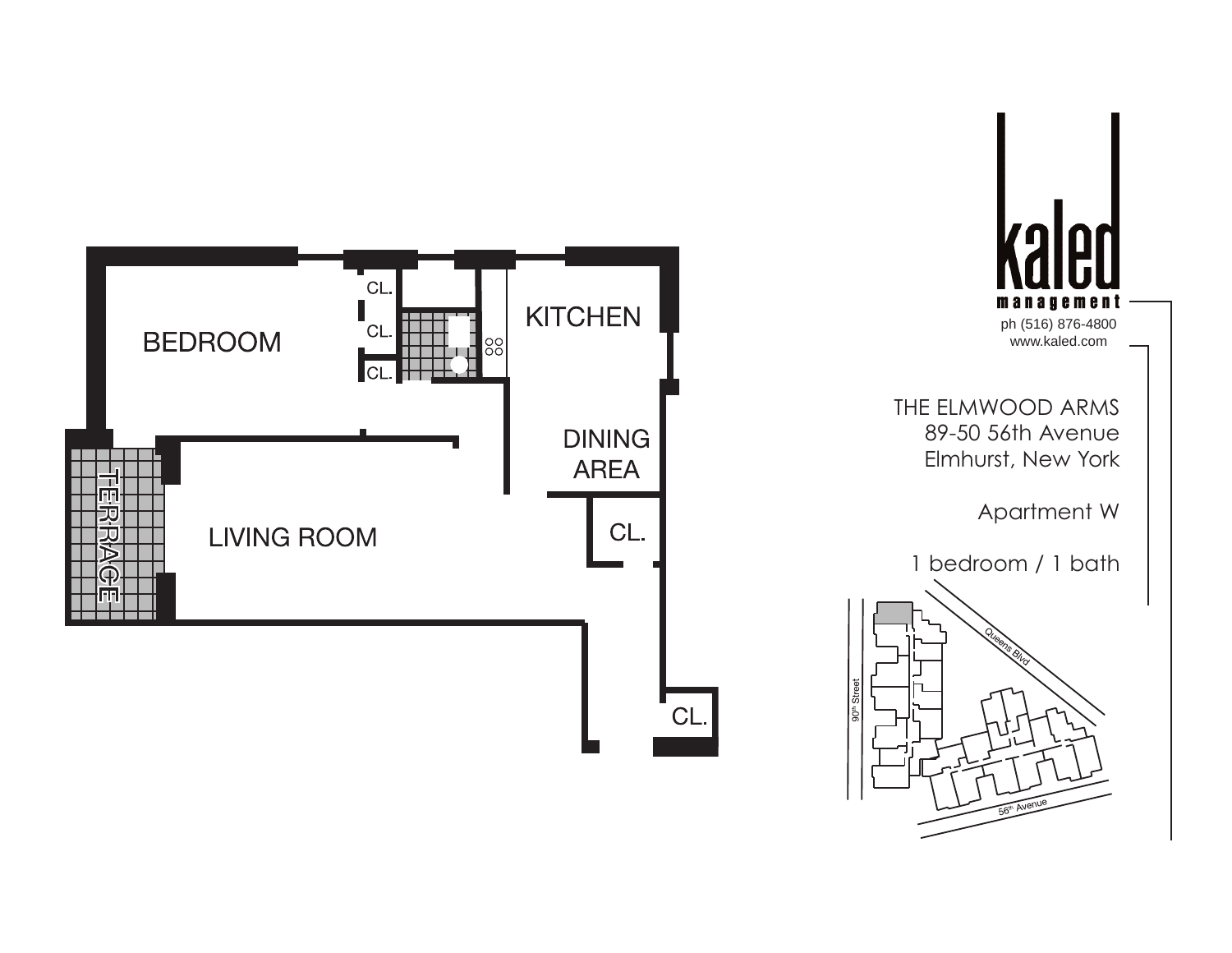![](_page_22_Figure_0.jpeg)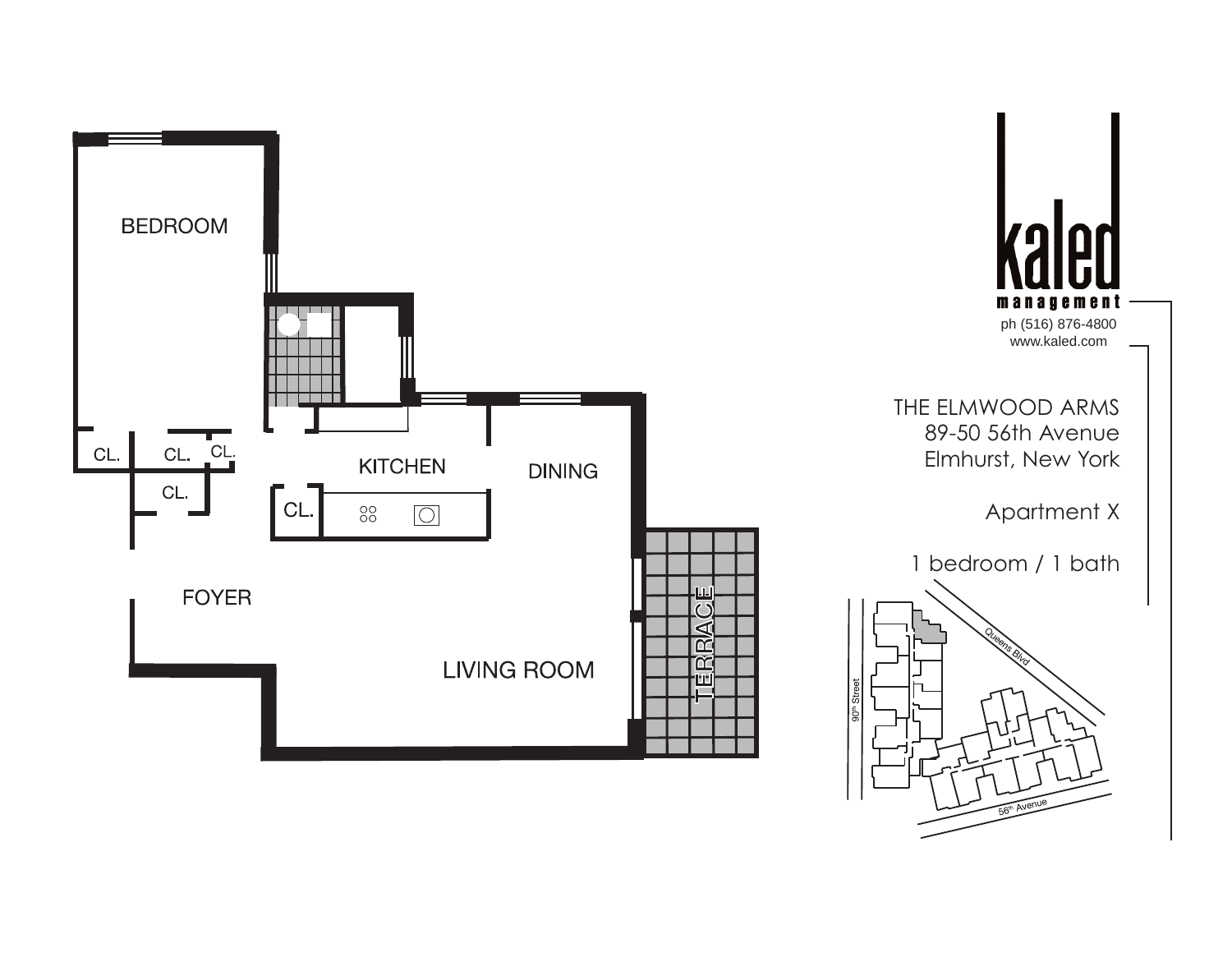![](_page_23_Figure_0.jpeg)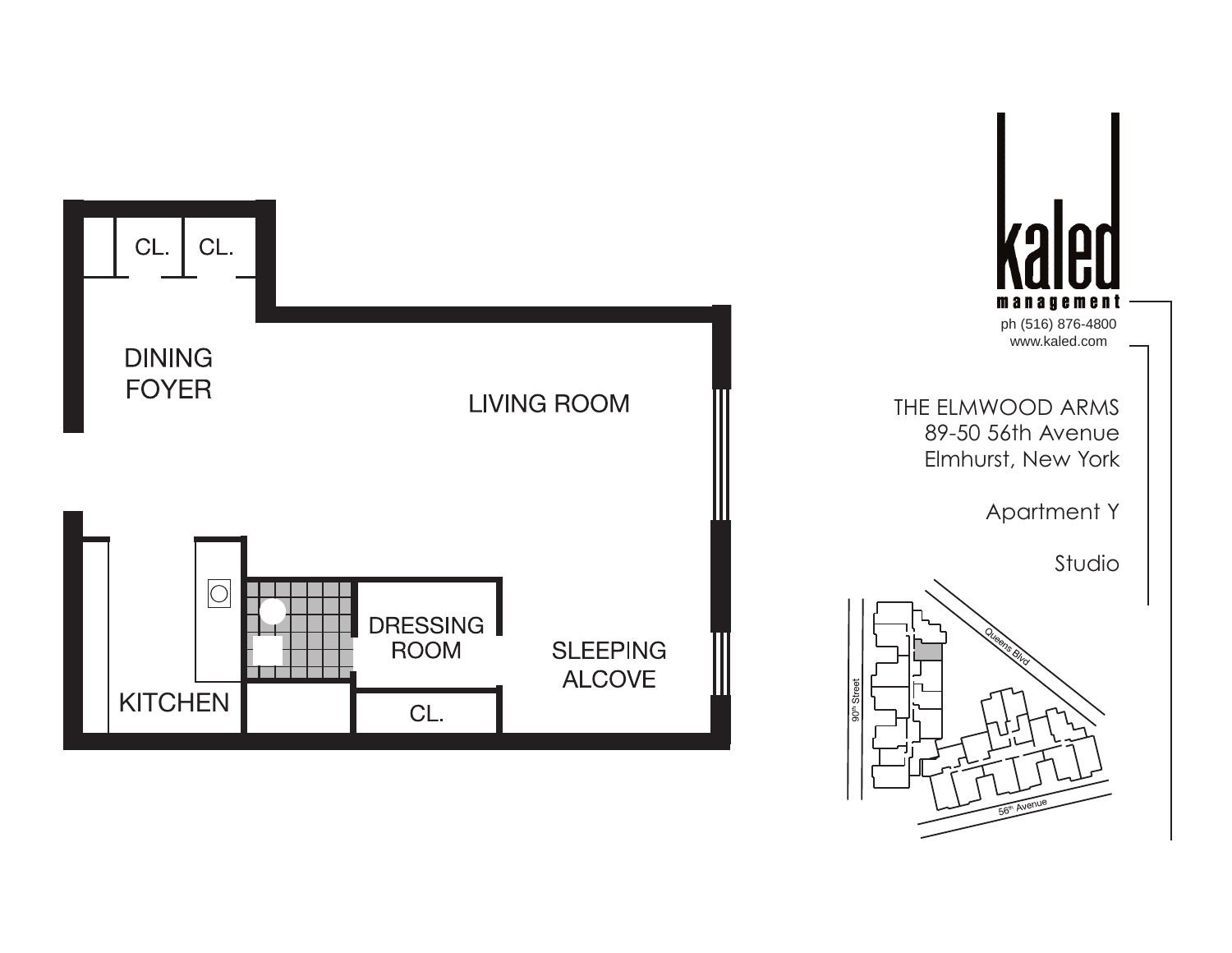![](_page_24_Figure_0.jpeg)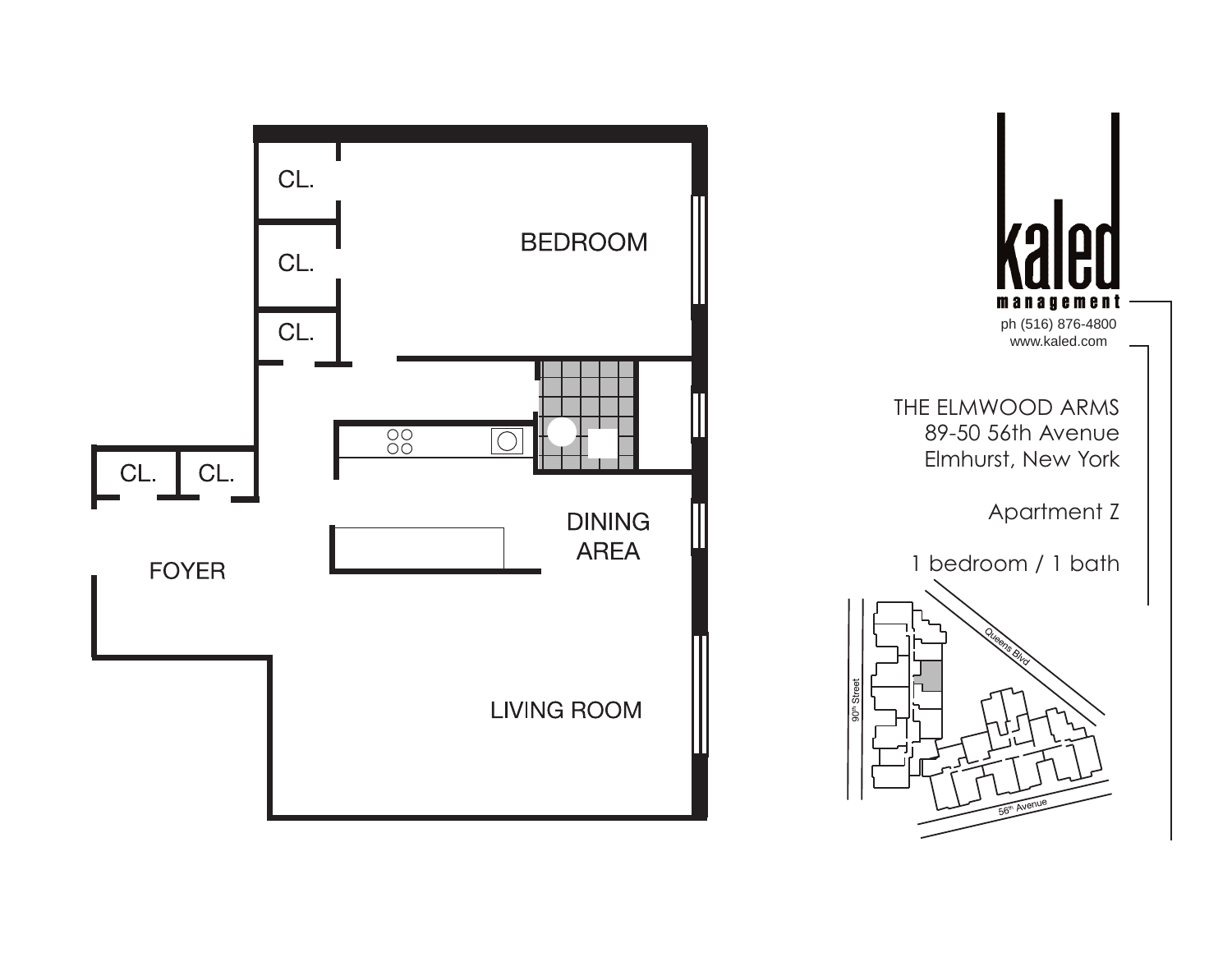![](_page_25_Figure_0.jpeg)